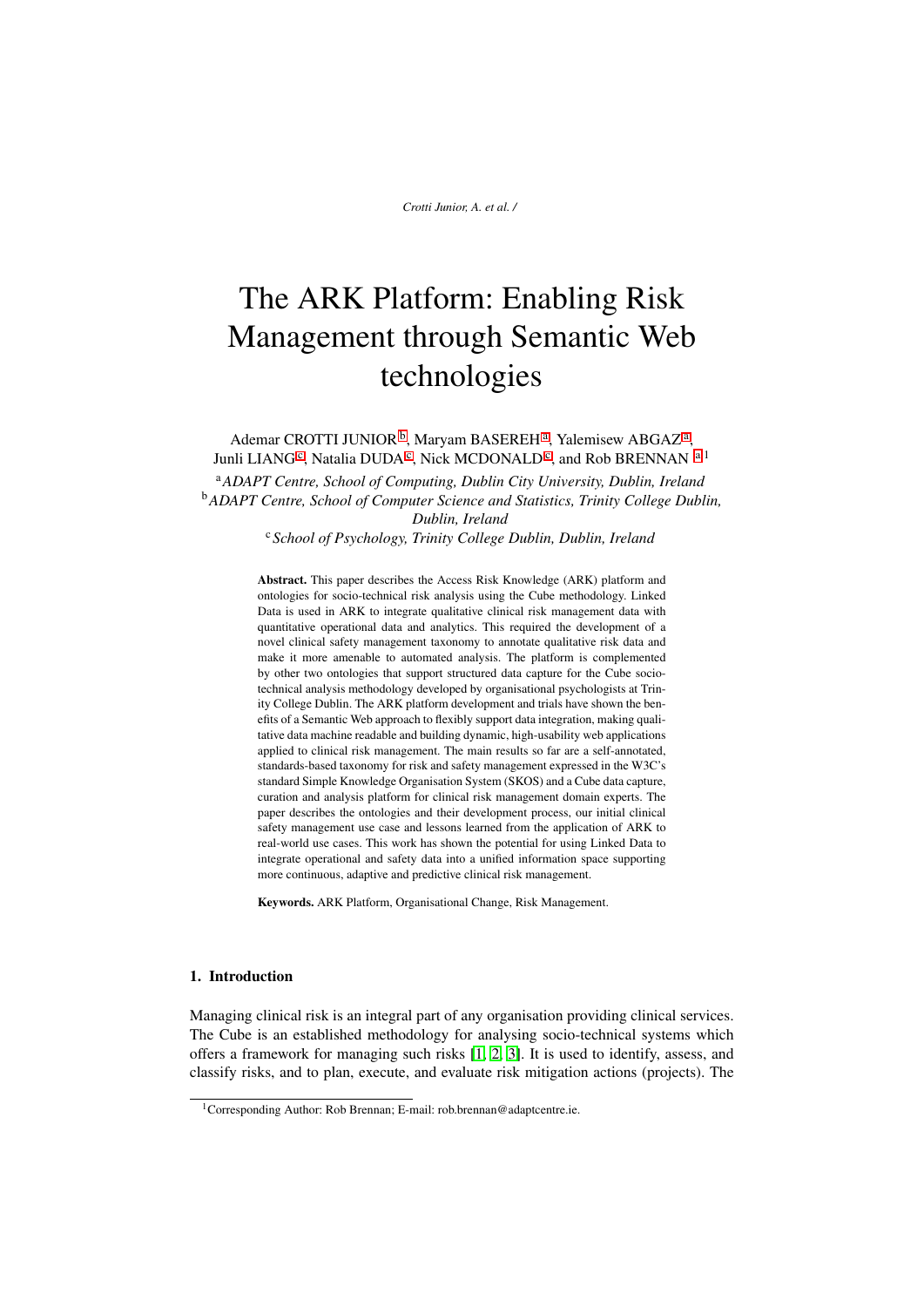Cube methodology helps domain experts building case studies which lead to an evidence base that supports better practice and governance.

Organisations already collect and study (human-oriented) risk information in the form of risk registers, annual safety reports and incident reports. They are also increasingly overloaded with digital operational data that could be used to inform risk management as well as operational management. Typically these two management cycles operate independently, upon siloed data, and focus on qualitative analysis (risk) or quantitative analysis (operations in digitally transformed organisations like modern clinical practice) respectively. These differences mean that it is hard to find machine-readable rather than human-focused risk data and even harder to fuse it with structured operational data or predictive analytics from data science projects, despite the utility that these sources may have for implementing a more dynamic and effective risk management system. These disconnected activities also make it difficult to efficiently analyze and build a machine readable evidence base that is suitable for modern automated or semi-automated analytical approaches. Even though the Cube methodology supports such activities, its deployment has been hampered by the lack of an integrated platform facilitating its use.

This paper describes the Access Risk Knowledge (ARK) platform for Cube-based risk analysis and evidence base collection. ARK uses Semantic Web technologies to model, integrate, and classify risk and socio-technical system analysis information from both qualitative and quantitative data sources into a unified risk graph. This graph is based on three new ontologies: a risk terminology expressed as a SKOS model, a Cube analysis vocabulary, and an ARK project vocabulary. The ARK platform and ontologies have been built to study this research question: "to what extent can a Linked Data approach support semantic interlinking and interoperability between quantitative and qualitative risk data, extraction and representation of risk domain knowledge, and enhance dynamic and integrated analysis of risk by supporting the Cube methodology?".

ARK is built as a native web application in Node.js with a React user interface driven from an Apache Jena triplestore based on our developed ontologies. The ontologies are based on two years of iterative development between mixed teams of organisational psychologists and knowledge engineers. By using these technologies, the ARK platform provides a way to standardize social-technical analysis outputs into a self-describing semantic graph that can include Cube structured questionnaire-based analysis, multidimensional synthesis, or risk mitigation project-oriented views of the organisation under study. It also allows for semantic interlinking and interoperability of diverse data sources such as operational data or analytics. It facilitates making qualitative data machine readable by richly representing it in the Cube ontology along with metadata, and it enables human-oriented textual responses to be annotated with terms from the risk terminology. This paper describes the following contributions:

- The Cube Ontology, ARK projects vocabulary, and ARK risk terminology. They enable formal and structured socio-technical analysis of systems and SKOS representation of the background knowledge on risk management (including provenance of term definitions).
- The ARK application. This provides a user interface for curation of structured Cube responses (including interlinking supporting evidence) and navigation around the multi-dimensional Cube system analysis or risk mitigation project analysis.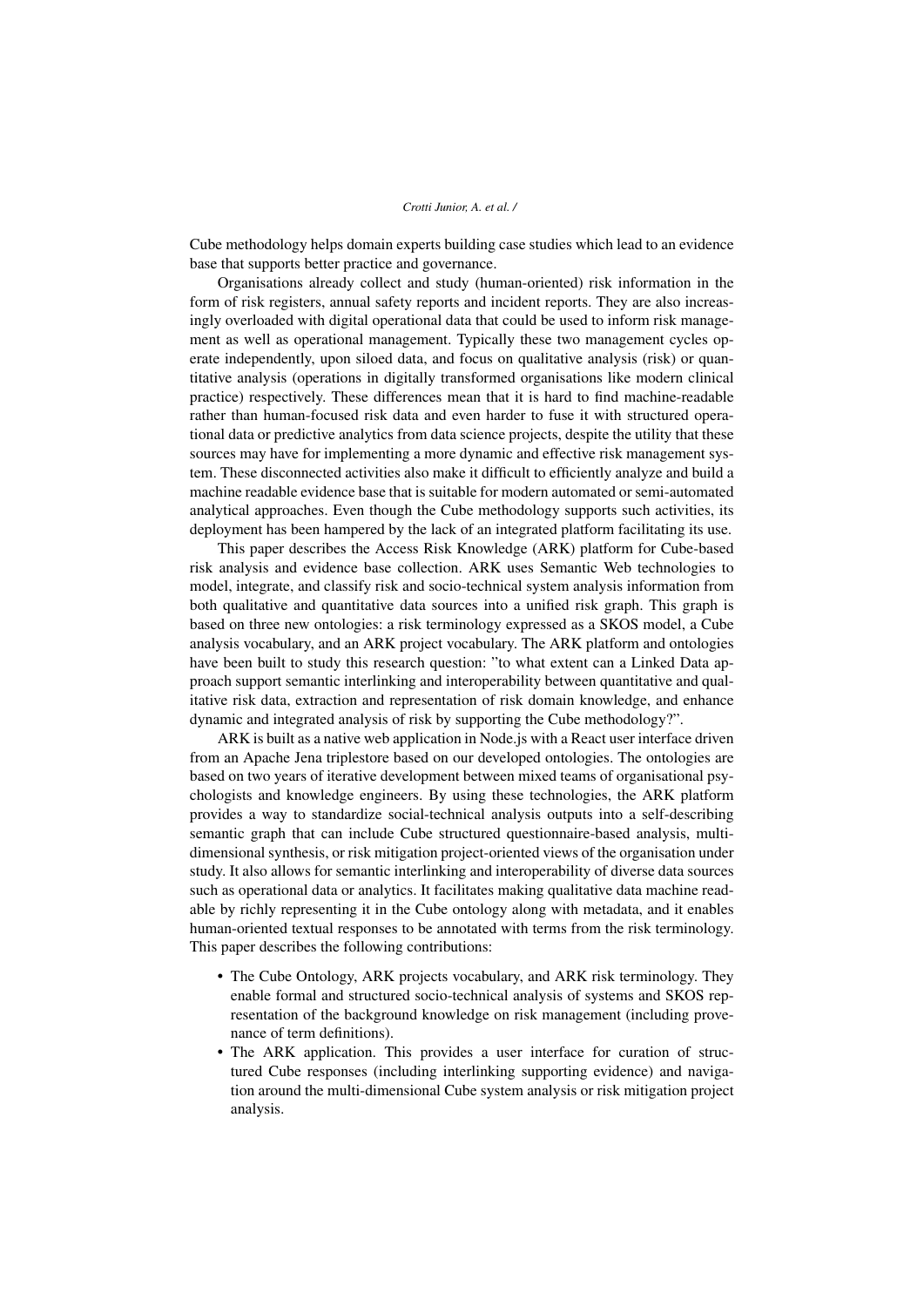• Case study-based evaluation. We present preliminary results of a case study where the ARK Platform has been used for Cube socio-technical analysis in a real-world problem.

The remainder of this paper is organised as follows. A motivating use case is presented in Section [2.](#page-2-0) Section [3](#page-3-0) describes the development of the ARK Platform. Section [4](#page-6-0) presents a case study and preliminary results. Section [5](#page-7-0) discusses related work. Section [6](#page-8-1) concludes the paper.

## <span id="page-2-0"></span>2. Use Case

This section describes background on the Cube methodology and the high level use case and requirements for risk management tools.

#### *2.1. Background on the Cube methodology*

The Cube methodology has been developed over twenty years by organisational psychologists working on safety systems for the health, aviation and finance domains. It supports progressively building a multi-dimensional analysis of complex systems [\[1\]](#page-8-0). It provides a framework for initiating and analysing organizational change through interlinked, dimension-specific questionnaires. The general Cube questionnaire has 96 major questions systematically organised into six project stages (Problem, Solution, Develop, Implement, Plan and Prepare, and Verify and Embed), four aspects (Activity, Culture, Functional System and Sensemaking), and four dimensions (Goal, Process/Sequence, Social, and Information and Knowledge). The methodology guides an expert probing an organisation using questions and then analysing it by systematic combination of sets of related three-dimensional answers to identify risks, mitigations, and sources of value. Applying the Cube methodology is a continuous process of improvement of an organizational system. Risks and mitigations are identified and this initiates a new improvement project which is evaluated and verified. At each stage, the experts will fill out questions and complete analyses.

## *2.2. Early Cube Tool Support*

Prior to our research, the Cube methodology was manually deployed by a risk management domain expert using a cumbersome spreadsheet as an aid. Limitations of this approach included insufficient navigation flexibility as analysis often requires non-linear completion of questionnaires, a lack of embedded rules or relations between question answers, inability to easily generate different interactive views of the data for analysis, no ability to support for semi-automated analysis or validation of answers, no interlinking to existing datasets, analytics or evidence, limited ability to reuse analysis results from project to project, no sharing or team working support and no embedded reference glossary of terms for safety analysts. A fair characterisation of this system would be to say it was only suitable for highly trained domain experts and provided no automation or data synthesis supports.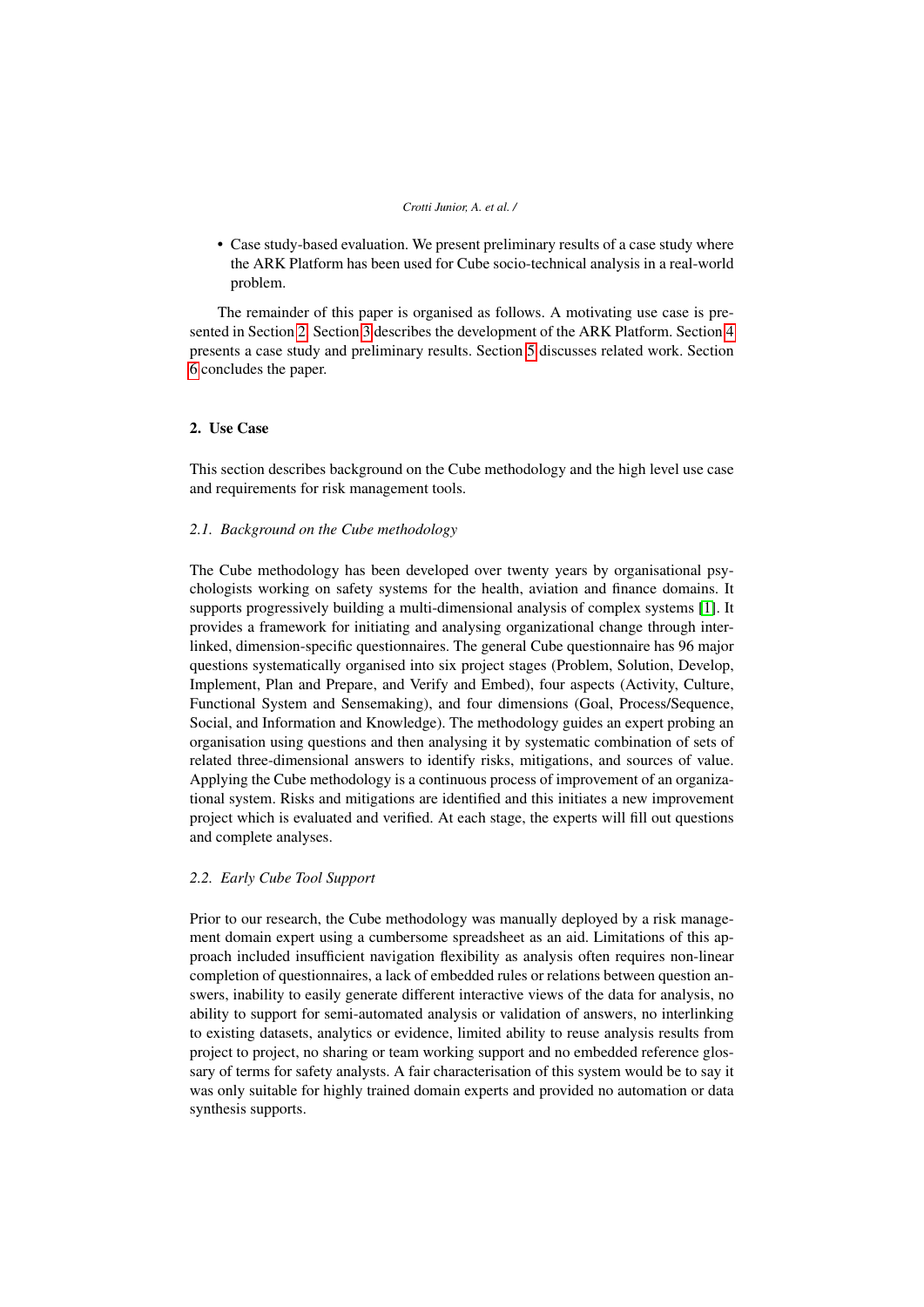## *2.3. Clinical Risk Management*

Risk management is one of the most important procedures performed within clinical environments, with strong impacts on the quality of service [\[4\]](#page-9-2). Due to the high volume of available risk data from different sources (e.g. incident reports, electronic healthcare records, best practice guidelines), it is often impractical in terms of time and effort for humans to reliably extract the most relevant risk information from the data and use it for effective decision-making and process improvement recommendations. Accordingly, it is urgent that we develop innovative semi-automated but fair, accountable, and transparent solutions to fuse, summarize, and categorise the risk data and evidence into patterns and knowledge that will help safety experts to more effectively address safety improvement in an evidence-driven way.

# <span id="page-3-0"></span>3. The ARK Platform

In this section, we present the Access Risk Knowledge (ARK) platform and ontologies that support socio-technical analysis of clinical risk management using the Cube methodology. The ARK Platform relies on Semantic Web technologies and W3C standards to integrate interoperable qualitative clinical risk management data with quantita-tive operational data and analytics. The platform is composed of the Cube ontology<sup>[2](#page-3-1)</sup> and the Project vocabulary<sup>[3](#page-3-2)</sup> which is used to support data capture and analysis through the Cube methodology, a safety management taxonomy<sup>[4](#page-3-3)</sup> described using W3C's standard Simple Knowledge Organisation System  $(SKOS)^5$  $(SKOS)^5$ , and a prototype web-based application, which allows domain experts to apply social-technical analysis through the Cube methodology. Figure [1](#page-3-5) presents an overview of the the ARK platform.

<span id="page-3-5"></span>

Figure 1. The ARK Platform overview

<span id="page-3-1"></span><sup>2</sup>Available at <https://w3id.org/ARK/Cube>.

<span id="page-3-2"></span><sup>3</sup>Available at <https://w3id.org/ARK/Projects>.

<span id="page-3-3"></span><sup>4</sup>Available at <https://w3id.org/ARK/Terminology>.

<span id="page-3-4"></span><sup>5</sup><https://www.w3.org/2004/02/skos/>.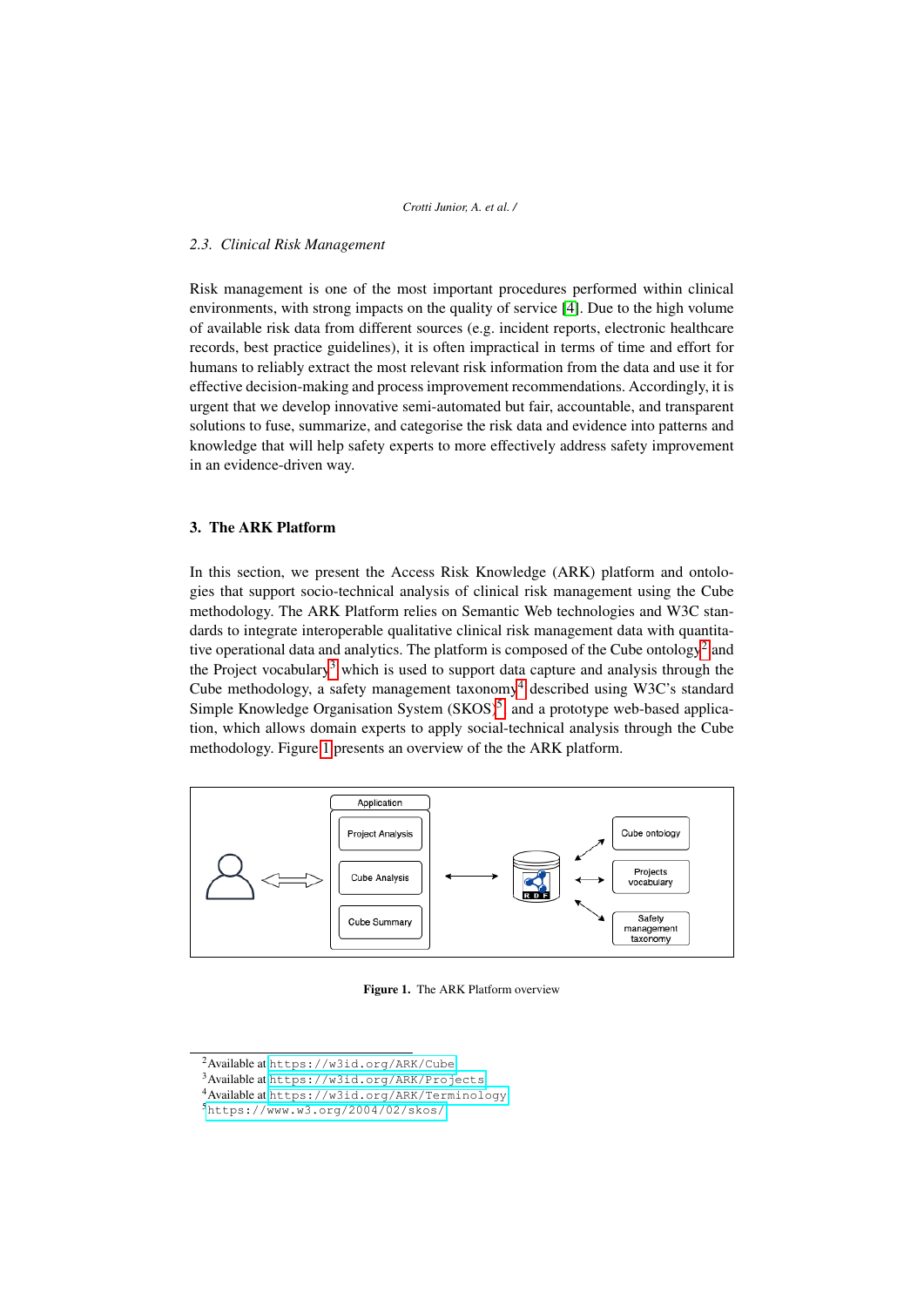# *3.1. The Cube Ontology and Project vocabulary*

The Cube ontology and the Project vocabulary were developed to enable data capture and analysis through the Cube methodology. The ontologies are based on two years of iterative development between mixed teams of organisational psychologists and knowledge engineers. The ontologies were implemented using the Web Ontology Language (OWL) specification<sup>[6](#page-4-0)</sup> in protégé<sup>[7](#page-4-1)</sup>. Moreover, the ontologies were designed following Gruber's [\[5\]](#page-9-3) principles and guidelines for ontology development. The purpose of such principles is to assure knowledge sharing, reusability and interoperability. Thus, the ontologies contain human-readable metadata as well as documentation, are free of inconsistencies, are extensible and customizable allowing for different Cube questionnaires to be instantiated while still following concisely the multidimensionality of the Cube methodology. The Cube ontology and Project vocabulary include major concepts, structures and relationships together with a concise definition of the terminologies described in the Cube methodology. The ontologies have also been validated using the Ontology Pitfall Scanner [\[6\]](#page-9-4), documented with machine and human readable metadata, which is used to automatically generate documentation through WIDOCO [\[7\]](#page-9-5), and are served following Linked Data principles. Figure [2](#page-4-2) presents the core components of the Cube ontology, which are discussed in the following subsections.

<span id="page-4-2"></span>

Figure 2. Core components of the Cube ontology

The Cube ontology is used in the overall architecture of the ARK Platform in two ways. First, it serves as a repository of the standard Cube questionnaire. Moreover, when there is need for customization, depending on the domain or organization where the Cube methodology is being applied, different Cube questionnaires can be instantiated. Second,

<span id="page-4-0"></span><sup>6</sup><https://www.w3.org/TR/owl2-primer/>

<span id="page-4-1"></span><sup>7</sup><https://protege.stanford.edu/>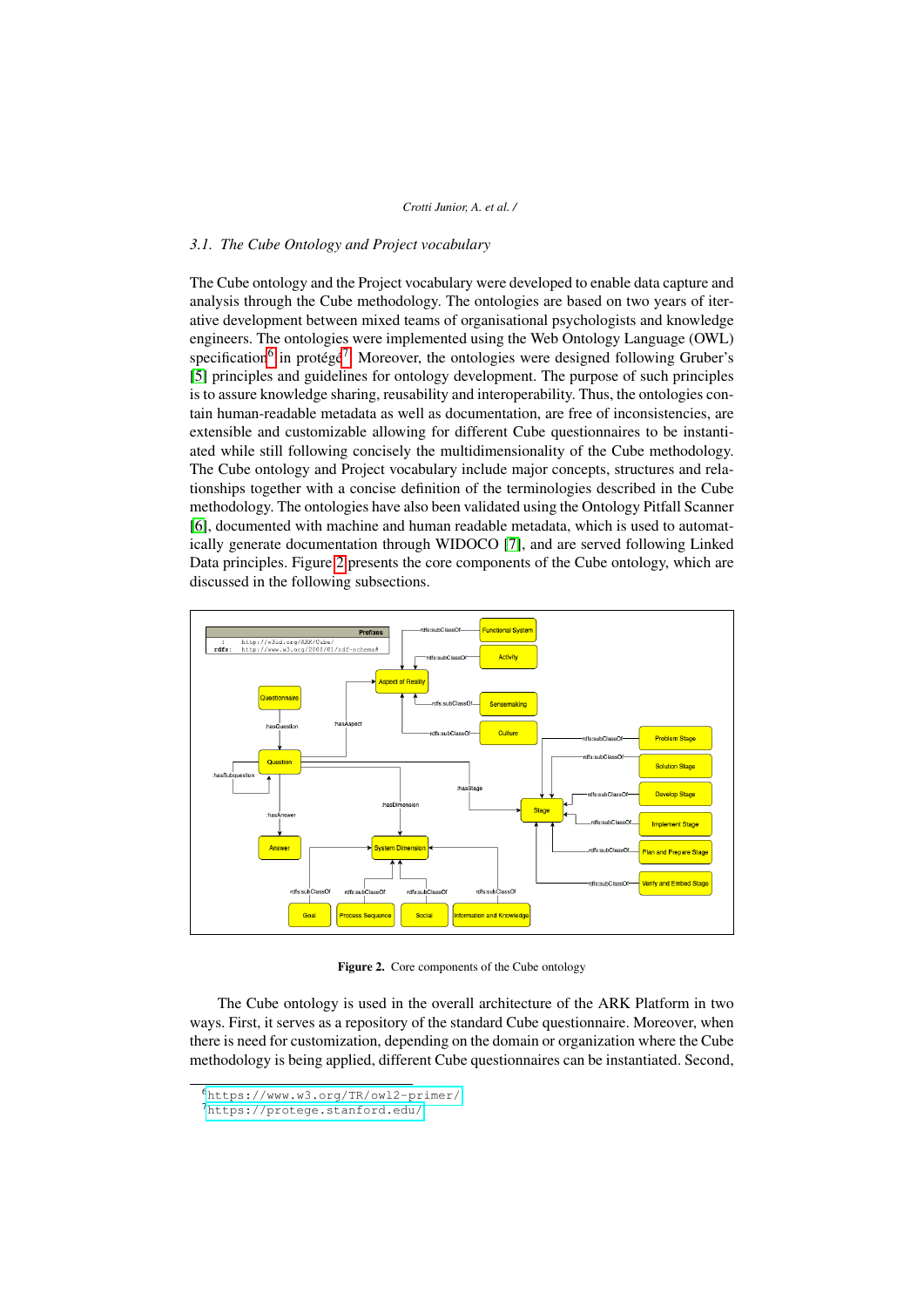the Cube ontology is used to represent responses to the Cube questionnaire, enabling an evidence base that supports governance within the organization. On the other hand, the Project vocabulary allows organizations to structure risk analysis through the Cube methodology by way of projects and sub-projects.

#### *3.2. Safety Management Taxonomy*

The safety management taxonomy was defined using SKOS, a W3C Recommendation designed to support the use of knowledge organization systems. In the ARK Platform, the developed taxonomy allows users to annotate risk management data described using the Cube ontology with qualitative operational risk data. Concepts in the taxonomy have been defined by domain experts and have at least a description and, when available, their source. Since these domain experts do not have expertise in Semantic Web technologies, the taxonomy was defined in a collaborative environment which is later transformed. This transformation was performed using R2RML<sup>[8](#page-5-0)</sup> mappings created with the aid of an editor [\[8\]](#page-9-6). Finally, the taxonomy was documented using WIDOCO and, like the Cube ontology and Projects vocabulary, is served following Linked Data principles.

# *3.3. ARK application*

The ARK application was built using Node.js and React, and offers three main interfaces where users can interact with the Cube methodology. The first component allows organizations to define projects. The second component (Figure [3\)](#page-5-1) guides users into using the Cube methodology by allowing questionnaires to be answered. In order to provide experts with a more comprehensive and granular analysis, this component allows users to interlink answers with supporting evidence. Finally, this component also provides the functionality to classify answers with risk-related concepts using the developed safety management taxonomy.

<span id="page-5-1"></span>

| Question Section ~                                                                                                                       |      |                                        |   |                                 |              |                                                                           |                          |
|------------------------------------------------------------------------------------------------------------------------------------------|------|----------------------------------------|---|---------------------------------|--------------|---------------------------------------------------------------------------|--------------------------|
| Stage<br>ProblemStage<br>Question<br>Define system Goals. What value is delivered? What challenges need to be overcome to achieve goals. | ٠    | <b>Aspect of Reality</b><br>Functional | ٠ | <b>System Dimension</b><br>Goal | $\checkmark$ | $\bigcirc$ High<br>$\bigcirc$ Medium<br>$\bigcirc$ Low<br>$\bigcirc$ None |                          |
| Answer Section A                                                                                                                         |      |                                        |   |                                 |              |                                                                           | $\times$                 |
| Terminologies<br>Report evaluator<br>DevelopStage <sup>@</sup>                                                                           | Term |                                        |   |                                 |              |                                                                           | $\overline{\phantom{a}}$ |
| Answer Text                                                                                                                              |      |                                        |   |                                 |              |                                                                           |                          |
| <b>Data from Analytics</b>                                                                                                               |      |                                        |   |                                 |              |                                                                           |                          |

Figure 3. Cube analysis interface: answering Cube questions.

The third component, called Cube summary, focuses on the summarization and visualisation of answers at the end of each stage. The Cube summary component provides

<span id="page-5-0"></span><sup>&</sup>lt;sup>8</sup>A a W3C Recommendation allowing one to define customized mappings to convert non-RDF resources to RDF. <https://www.w3.org/TR/r2rml/>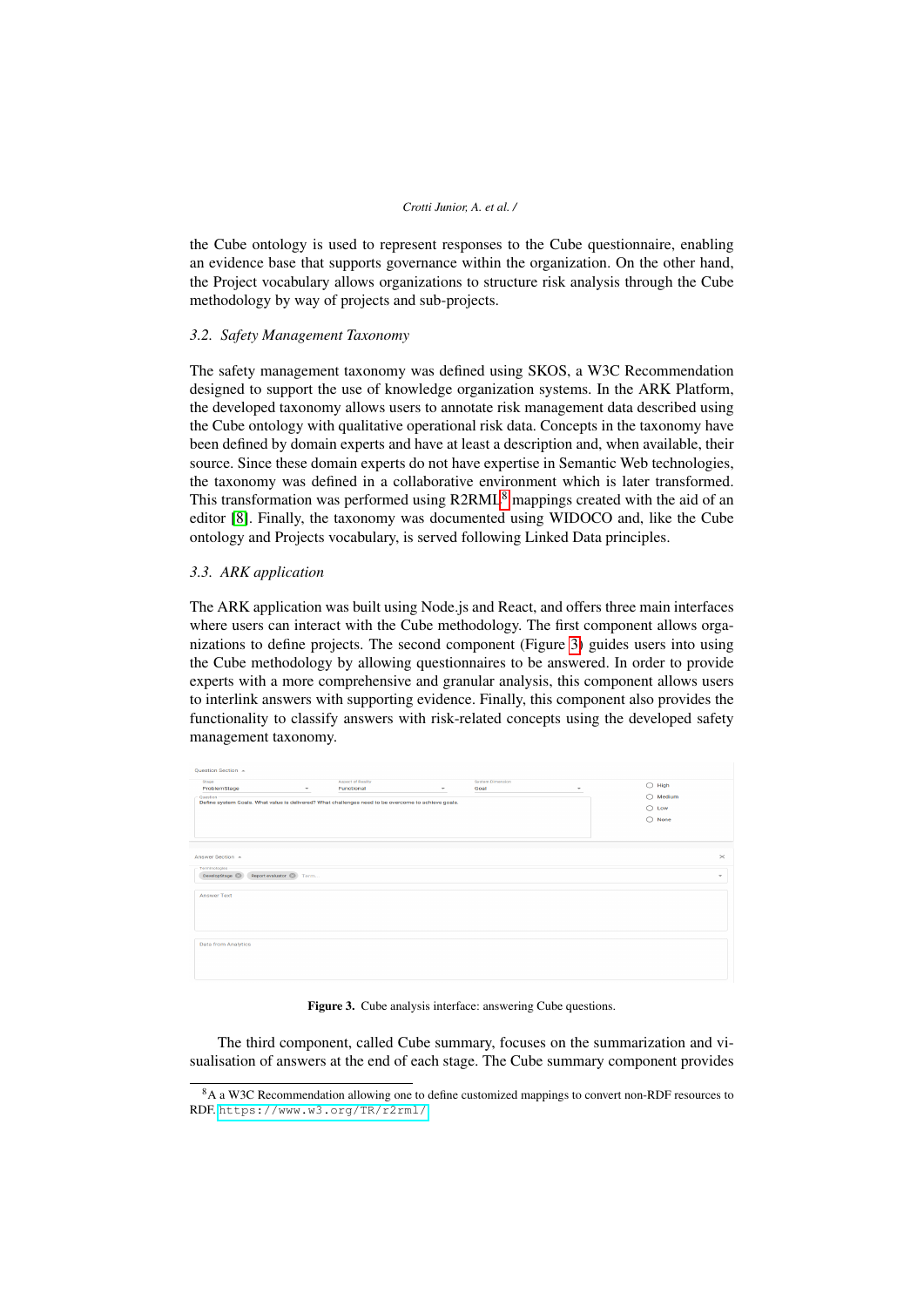functionality that enables viewing answers similarly to a Rubik's Cube, where the visualisation of any stage, aspect and dimension can be configured by the user. Figure [4](#page-6-1) presents the Cube summary component.

<span id="page-6-1"></span>

Figure 4. Cube summarization: dynamic summary of the cube analysis

# <span id="page-6-0"></span>4. Case Study

The ARK platform has been developed with the aim of facilitating risk analysis of complex systems through the Cube methodology. To evaluate the platform, a preliminary case study has been conducted, in which, two participants were asked to use the platform to address a clinical risk management problem and report their experiences through separate interviews.

Participants were recruited and introduced to the case study by one of the research team members. To assess the different levels of expertise, one of the participants was an expert in risk management, while the other was a non-expert user.

## *4.1. Experiment Task: The Clinical Risk Management Case*

The task participants were asked to perform was related to a clinical risk management case which had previously been described in an MSc thesis [\[9\]](#page-9-7). The thesis analysed the impact of collective leadership approaches on the integration of electronic health record systems. Participants were asked to study the aforementioned thesis, and analyse its risk in change using the ARK Platform. It is important to note that this is the first time participants had access to this material. Participants worked on this task for 4 days.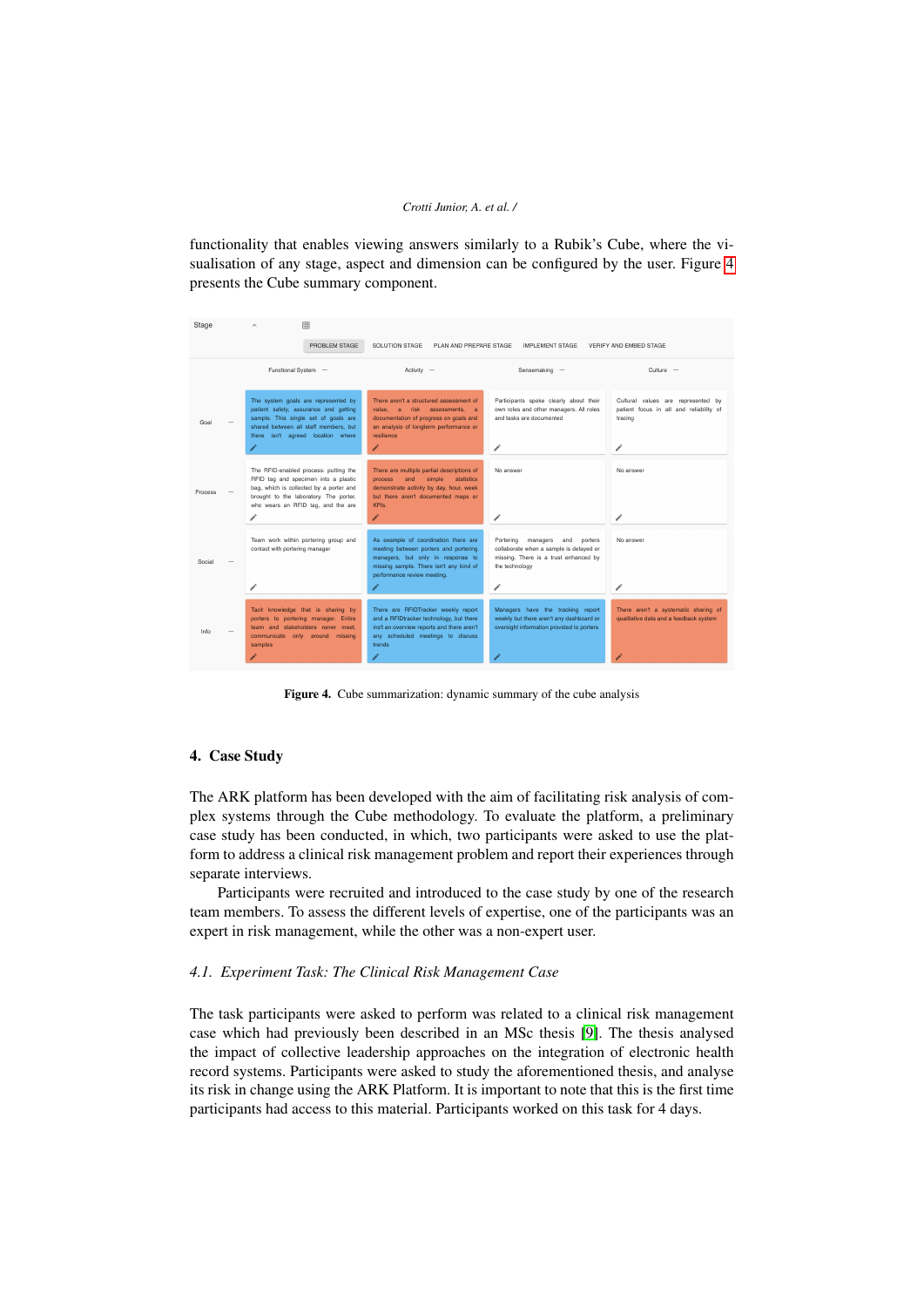# *4.2. Discussion*

After task completion, participants were interviewed in relation to their reflection over its use, integrity/consistency of functions in the platform, and efficacy. Other features evaluated include:

- Descriptions of concepts defined in the safety management taxonomy concepts within the project analysis interface.
- The ability to navigate questions and answers in the ARK platform using different dimensions and aspects.
- The ability to hide features/aspects.
- The ability to summarize user's answers.
- The ability to provide evidences to qualitative answers.

Participants found training to be necessary when being introduced to the platform. Nonetheless, participants evaluated its learning curve as fairly easy. Participants described the platform as complex in relation to the amount of information needed in each question, and the number of questions to be answered. Participants also described that the large number of questions within the Cube questionnaire contributed to a comprehensive understanding of the complex system presented in the experiment task. In this context, even though the summary component was found useful, participants described having to switch back and forth through different dimensions and aspects continuously. Furthermore, participants also described the use of platform as time-consuming (estimated at 3 to 4 hours to complete). In terms of integrity, the platform was verified as consistent, in which, the relation between different functionalities is clear and easy to navigate. Other features, such as the possibility of interlinking data sources as evidences, taxonomy definitions being available through the interface, the ability to hide features/aspects, have also been considered helpful.

Generally, in terms of efficacy, participants found the platform useful and they confirmed that it gives a comprehensive overview of the analysed use case. The reaction over Semantic Web technologies-driven features to support the Cube methodology has had a positive outcome. Even though our preliminary results are promising, a comprehensive evaluation using other instruments, such as standard usability tests and a larger number of participants, is required to validate our findings.

# <span id="page-7-0"></span>5. Related Work

The use of ontologies for the analysis of organisational change and risk management has been proposed in different domains. For instance, the authors in [\[10\]](#page-9-8) used ontologybased risk management framework to enhance the management of organisational risk. Ontology-based feed-forward risk management is also proposed in [\[11\]](#page-9-9) to create a multilevel approach for feed-forward risk management. Other ontology applications are used to support risk assessment in supply networks [\[12\]](#page-9-10). A more specific application of ontology-based risk management is proposed in [\[13\]](#page-9-11) which focuses on the development of a risk knowledge management integrated into the Business Information Modelling environment for construction risk knowledge management. The risk knowledge is represented using an ontology to annotate documents and produce a map which is used to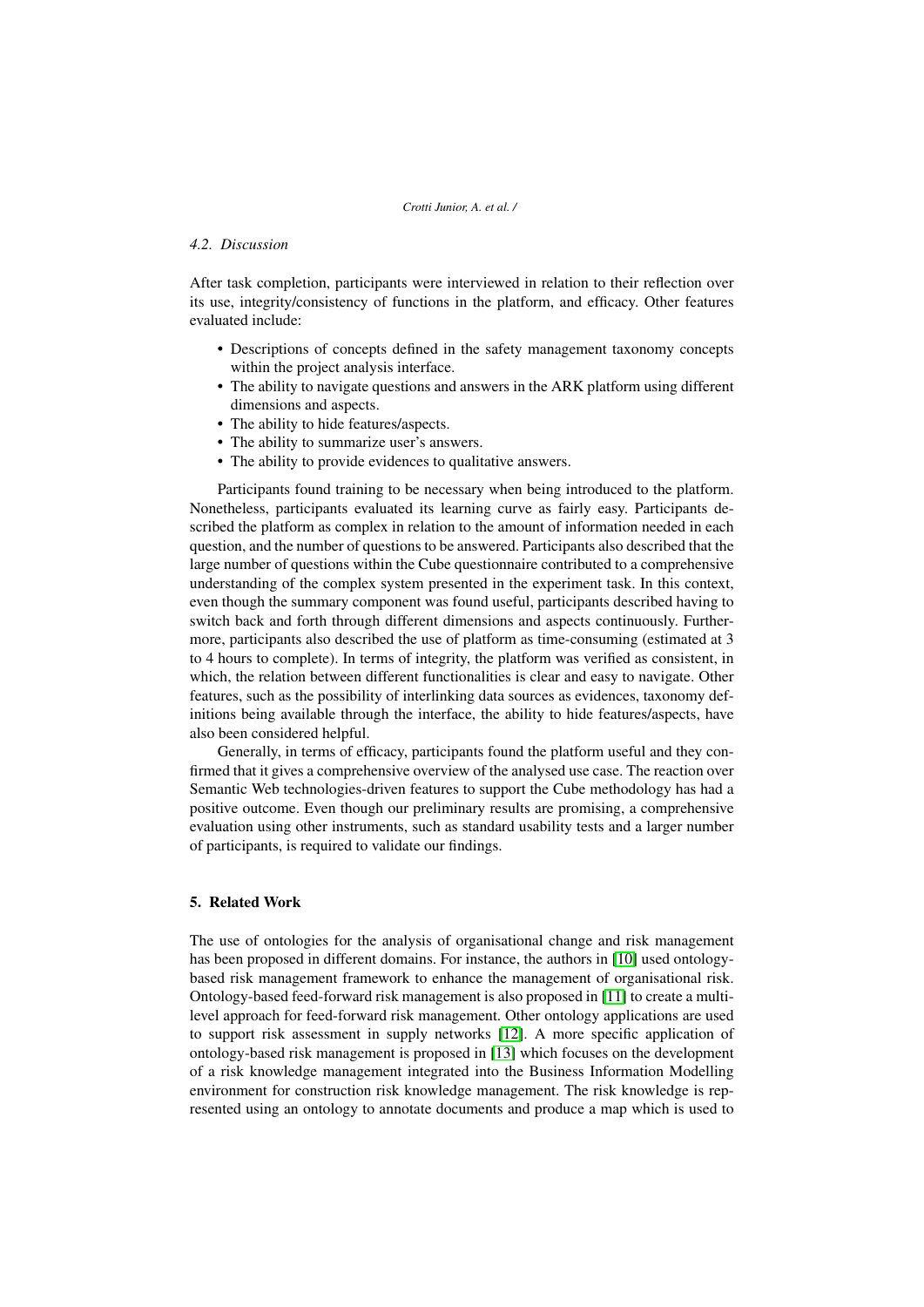infer paths. In contrast, our work is focused on supporting change risk analysis processes using ontologies, Semantic Web and Linked Data technologies by leveraging the Cube methodology.

There are also ontology development efforts towards the semantic modelling of systematic data collection and analysis tools such as questionnaires. The semantic modelling of traditional questionnaires [\[14,](#page-9-12) [15\]](#page-9-13) allows the semantic representation of questionnaires and their answers. Even if their work focuses on a traditional data collection of linguistic importance and on the semantic enrichment and interlinking of manually collected data, the structure used in these ontologies overlap with the structure of the Cube questionnaire. These ontologies, however, are not expressive enough to represent the Cube methodology..

## <span id="page-8-1"></span>6. Conclusion and Future Work

In this paper, we introduce the ARK platform and ontologies for socio-technical analysis applied to clinical risk management. The proposed platform provides an extensible interface, that is customizable in terms of its representation, and interoperable through its ontology-driven back-end for representing social-technical analysis through the Cube methodology. Our preliminary evaluation of the system shows that our proposed platform is capable of representing core concepts, relationships, customisation, and visualisation of the Cube methodology. A limitation of our evaluation is the number of participants which will be targeted in future experiments.

Future work includes enhancing the platform with additional functionalities including rich domain knowledge related to organisational risk, knowledge extraction from the supporting documents, and improvements described by participants of our preliminary study. Finally, future work will also be focused on evaluating the platform with a wide community of users through standard tests.

## Acknowledgements

This research was conducted with the financial support of Enterprise Ireland under Grant Agreement No. CF 2018-2012 at the ADAPT SFI Research Centre. The ADAPT SFI Centre for Digital Media Technology is funded by Science Foundation Ireland through the SFI Research Centres Programme and is co-funded under the European Regional Development Fund (ERDF) through Grant # 13/RC/2106. The research team would like to thank participants of the case study for their help with the ARK platform evaluation.

# References

<span id="page-8-0"></span>[1] Siobhan Corrigan, Alison Kay, Katie O'Byrne, Dubhfeasa Slattery, Sharon Shee- ´ han, Nick McDonald, David Smyth, Ken Mealy, and Sam Cromie. A sociotechnical exploration for reducing & mitigating the risk of retained foreign objects. *International Journal of Environmental Research and Public Health*, 15(4), 2018. ISSN 1660-4601. doi: 10.3390/ijerph15040714. URL [https://www.mdpi.](https://www.mdpi.com/1660-4601/15/4/714) [com/1660-4601/15/4/714](https://www.mdpi.com/1660-4601/15/4/714).